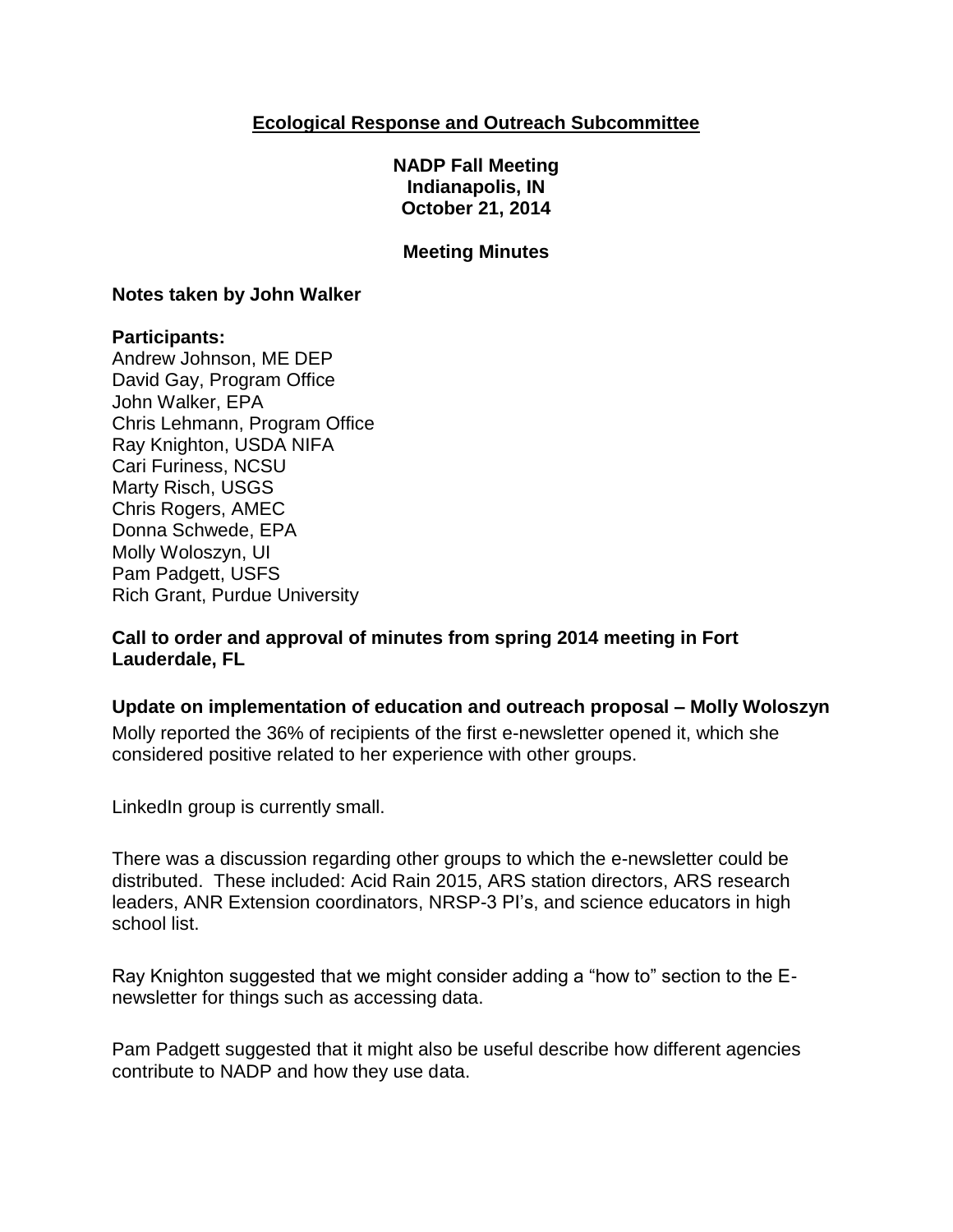*Action item* – Editorial group to decide on existing and potentially new sections included in the E-newsletter: recent publications, site highlight, table of contents, information for students, job highlight.

# **Status of updating the "Nitrogen in the Nation's Rain" brochure – John Walker**

No progress has been made since spring meeting. John Walker will work with Molly Woloszyn to move this along.

*Action item* – Walker will send out (to Molly?) an outline for revising the brochure along with potential contacts for updating specific sections.

## **Discussion of draft policy for including notices for new publications in the NADP e-newsletter**

Chris Rogers presented a draft policy for promotion of new publications in the enewsletter. The draft policy, as presented, is briefly summarized as follows:

- $\Diamond$  A summary of the publication is presented by the author, or by a representative for the author, to the relevant science committee/ subcommittee/ or advisory group for discussion during either the spring or fall meeting.
- $\Diamond$  A motion must be made, seconded, and passed by that science committee/ subcommittee/ advisory group to recommend the promotion of the publication.
- $\Diamond$  The passed motion is included in the report to the Executive Committee
- $\Diamond$  Once the Executive Committee approves, the Program Office's eNewsletter Coordinator will work with the author to draft an entry for the eNewsletter.
- $\Diamond$  Promotion of publications will be handled in the order in which they are approved by the Executive Committee, unless an earlier promotion is slated by the Program Office Coordinator due to the timeliness of the publication's topic.

*Motion* – Approve the draft policy amended to indicate that it applies to "for profit" publications only.

# **Discussion of proposed changes to NADP governance**

Chris Rogers presented a draft plan for NADP governance reorganization. As taken from Chris' draft document, the plan contains the following primary elements:

 Eliminate the Data Management and Analysis Committee (DMAS) and establish the Data Management Advisory Group (DMAG).